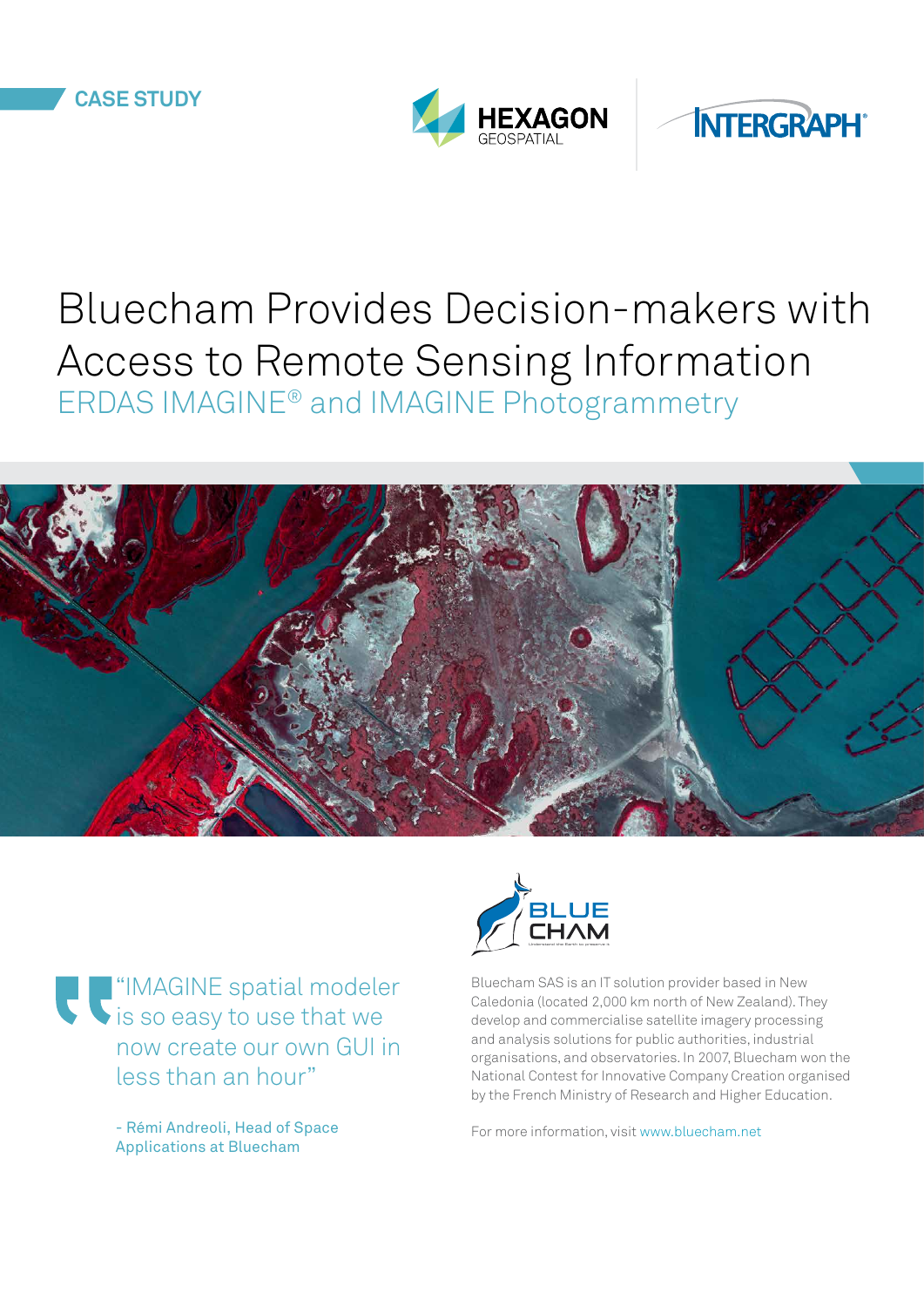### **Identifying Challenges**

Tropical zones host about 80 per cent of the world's biodiversity, and their protection is a major global issue. With global climate changes accelerated by industrialisation, urbanisation, population surge, and other factors, it is essential to increase the effectiveness of conservation measures. Scientific methodologies and IT solutions enable policymakers to make smarter decisions. Bluecham links scientific production and environmental decision-making with its web-hosted IT solutions.

Mangroves in New Caledonia provide for fisheries and wood, and their economic value is estimated between USD 200,000 – 900,000 per hectare per year. These tidal forests, classified as a natural heritage, are faced with hazards ranging from cyclones to tsunamis that can greatly affect the fragile landscape and ecosystem. Bluecham monitors and classifies mangroves for city planning and mining companies in southern New Caledonia – South Province, City of Dumbéa.

Using satellite data, Bluecham monitors changes, vegetation health, and activities in the mangroves. Due to the nature of its work, Bluecham needs to handle very large satellite image data that can lead to longer processing time. For its specific imagery processing requirements, the company recognised the need for a simple graphical user interface (GUI) that could be customised without back-end coding.

## **Setting Goals**

- Create a customised Graphical User Interface (GUI)
- Integrate Hexagon Geospatial's solution with existing IT systems
- Enable action-based, on-the-fly, dynamic processing that rapidly displays results
- Cut down on processing time and disk space during model creation and editing

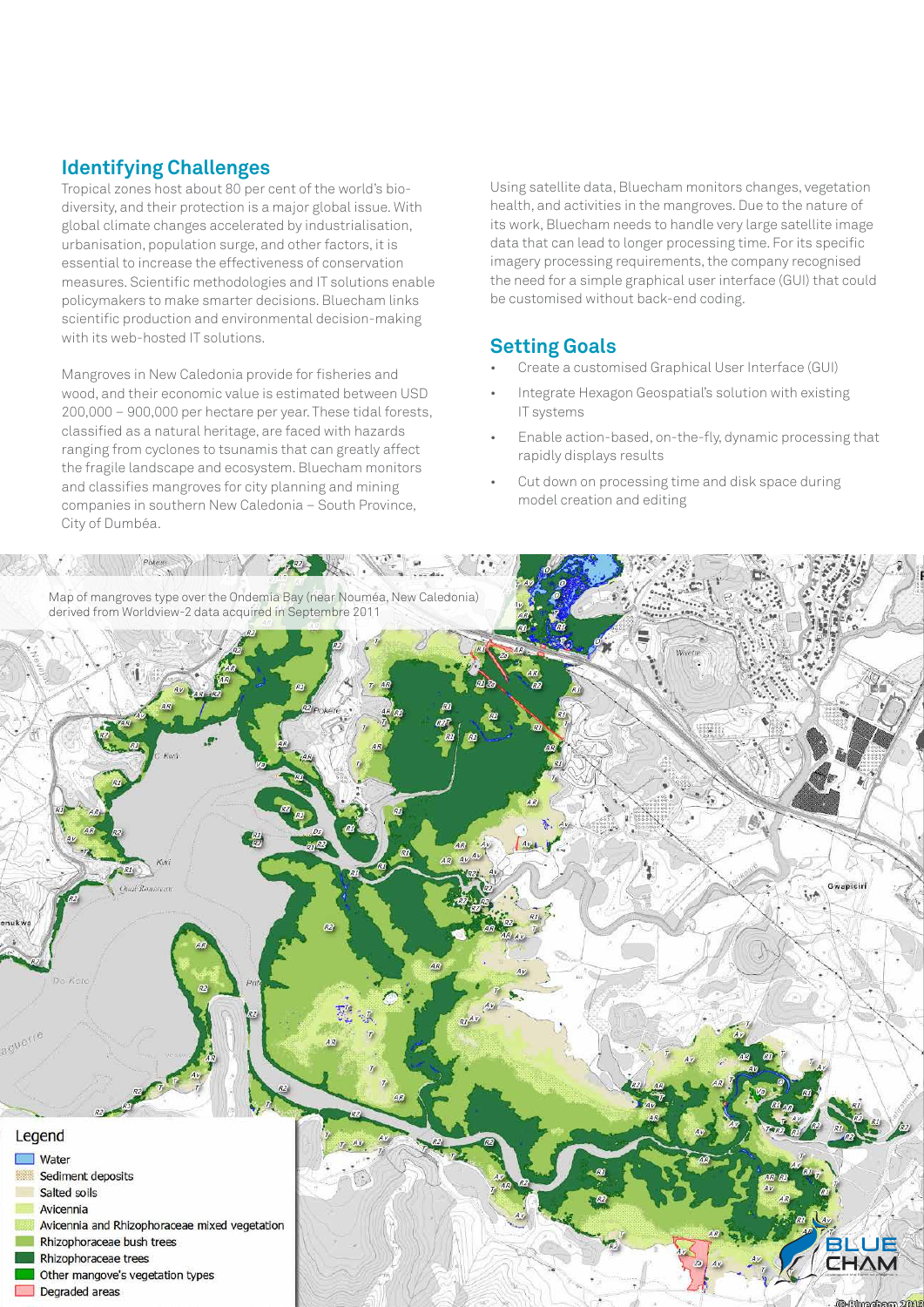#### **Realising Results**

Working with Intergraph, Bluecham implemented ERDAS IMAGINE® Professional and IMAGINE Photogrammetry in its IT environment to tackle slow data analysis workflows as a result of large-sized input imagery. It recognised the need for a simplified and customised GUI to optimise data analysis processes.

The improved IMAGINE spatial modeler allows users to graphically develop data models. Building a flow chart in a GUI environment to process spatial data is easier than composing long complicated modelling scripts. The script is generated either on-demand from the GUI or automatically when the model is run without requiring any coding or scripting languages.

Bluecham migrated its data processing workflow from the IMAGINE spatial modeler language to a user friendly GUI by defining inputs, outputs and variables. The new 'preview' option, based on a pull-architecture, was utilised in some models to visualise the result before running the large output datasets. The pull architecture is on-the-fly dynamic processing, allowing Bluecham to visualise output in real time without creating a new dataset, thereby saving processing time and disk space during model creation and editing. Bluecham is optimising its time and resources by reusing data models, and have created a library of data models to use the same models with different data from a variety of sensors from different years.

Rémi Andreoli, Head of Space Applications at Bluecham says, "The IMAGINE spatial modeler is so easy to use that we now create our own GUI in less than an hour. In previous versions, using the Toolkit, the same development could take several days." The new and improved spatial modeler has helped Bluecham save large amounts of time, speed up processing, and increase overall efficiency.

Satellite imagery is ortho-rectified or calibrated using IMAGINE Photogrammetry, then mosaicked and colourbalanced for change detection studies and vegetation mapping. Orthorectification in ERDAS IMAGINE has proven to be 20 times faster than other remote sensing software packages. The software has helped Bluecham achieve X, Y, and Z precision accuracies of less than 50 centimetres. "With the Hexagon Geospatial solution, we can process all remote sensing data types (including those from the latest satellites) very quickly. For example, we can process 50 GB of Worldview-2 data 10 times faster than with our previous data processing chain. We have also increased the accuracies of geographical location from 1.5 m to less than 50 cm." says Remi.

Vegetation type map Result is from a ERDAS IMAGINE model. derived from Quickbird imagery acquired in october 2013



With the Hexagon Geospatial solution, we can process all remote sensing data types (including those from the latest satellites) very quickly.